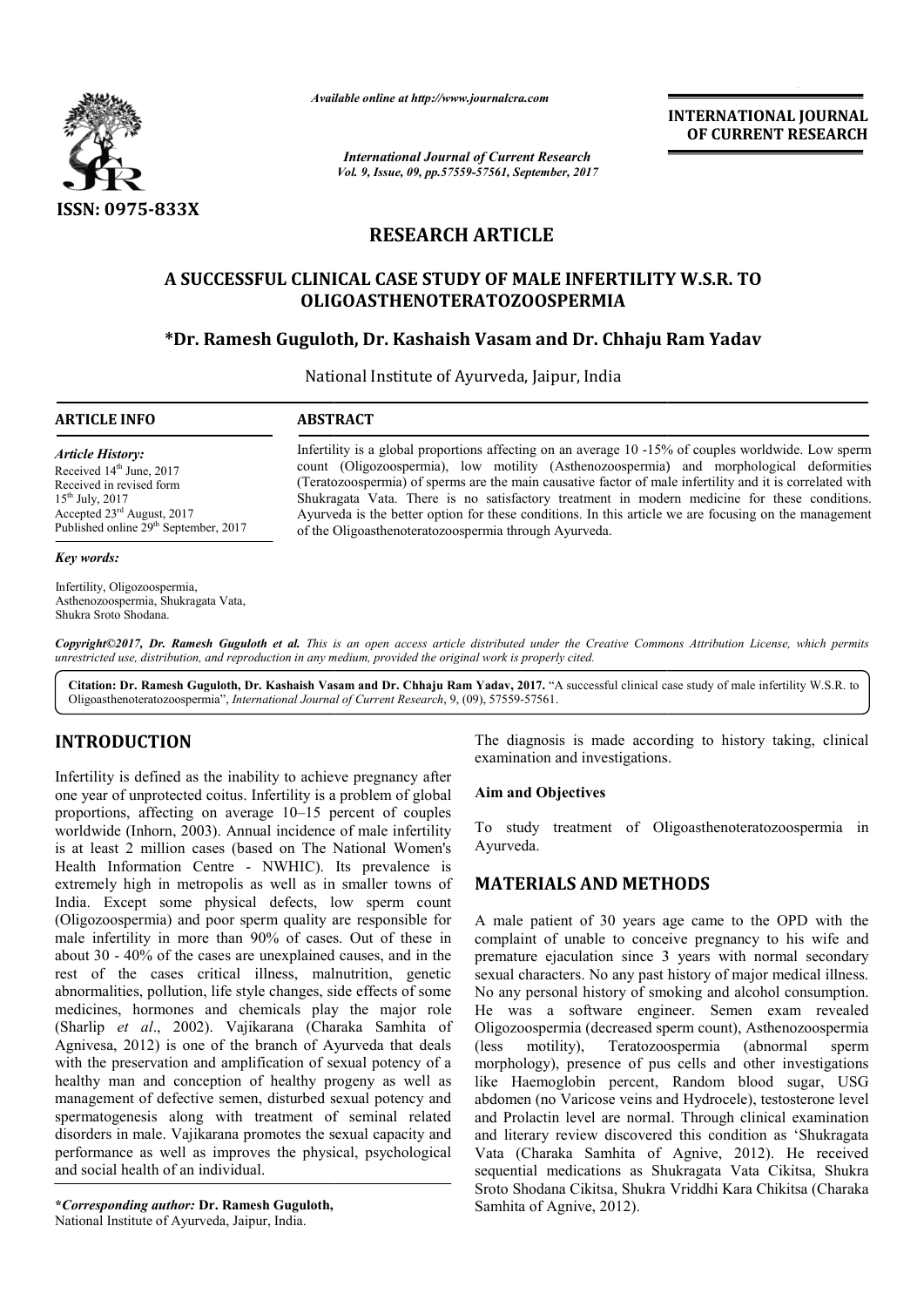milk.

2. Usheerasavam 20 ml BD

#### **Treatment plan**

Treatment included Shodana Cikitsa followed by shaman Cikitsa for 5 months regular. Follow up: 1 month.

**Prescription**

| ∺ormula         | o capsule<br>Speman<br>utrakadı.<br>Icchabhedi<br>Neer<br>Addızoa<br>Shatavar<br>handra.<br>tab etc<br>′atı<br>Mahatiktak grit.<br>Tab<br>.erit<br>Vati,<br>Prabha<br>Kas<br>Neo |
|-----------------|----------------------------------------------------------------------------------------------------------------------------------------------------------------------------------|
| Single<br>herbs | 2012<br>Ashwagandha.<br>Charaka Samhita -<br>∪sheera.<br>Agnivesa.<br>Kushta.<br>Gokshura.<br>Satavari<br>. of<br>Musalı.<br>etc<br>Katphala<br>≤ok⊺<br>'′uaksha.                |

#### **Observations**

| Criteria              | Therapeutic period |                |                 |                 |                 |                           |                 |  |
|-----------------------|--------------------|----------------|-----------------|-----------------|-----------------|---------------------------|-----------------|--|
|                       | ΒT                 | During Shodana | $1st$ follow up | $2nd$ follow up | $3rd$ follow up | $4^{\text{th}}$ follow up | $5th$ follow up |  |
| Cell count Million/ml |                    |                |                 | 18              | 26              | 39                        | 52              |  |
| Morphology In $\%$    | 30                 | 30             | 30              | 45              | -67             |                           | 80              |  |
| Motility In $\%$      | 40                 | 40             | 40              | 55              | 60              |                           | 89              |  |
| Pus cells In number   | 5-6                | 5-6            | 5-6             | $2 - 3$         | $2 - 3$         | Nil                       | Nil             |  |
| <b>PME</b>            | Mild               | Mild           | Mild            | Mild            | Mild            | Normal                    | Normal          |  |

#### **Treatment course**

#### **Shodana therapy**

- a. Deepana Pachana with Citrakadi Vati 4tab BD before food for 7 days.
- b. Snehana with Shatavari grit + Mahatikta grit for 7 days.
- c. Shodana (Virechana) with Icchabhedi Ras
- d. Samsarjan Karma (Re establishment of Agni)

#### **1st follow up**

After 15 days of Shodana therapy, Shamana Cikitsa started with the composition of drugs like;

- 1. Siddha Makara Dwaja (1 gm) + Vanga Bhasma (10 gm) + Pravala Pishti (20 gm) + Guduchi Satva (20 gm) + Ashwagandha Churna (50 gm) + Gokshura Churna (50 gm), 3 gm BD for 1 month.
- 2. Aswagandharista 40 ml BD for 1 month.

#### **2nd follow up:**

- 1. Tab. Neeri 2tab BD.
- 2. Tab. Neo 2tab BD.
- 3. Cap. Khsirabala 101 2 cap with hot milk BD
- 4. Avipattikara Churna 5 gm Bed time with Takra.
- 5. Maharasnadi kwath 30 ml BD with water after food.

#### **3rd follow up:**

- 1. Gokshura (50 gm) + Ashwagandha (50 gm) + Kapikachu (10 gm) + Siddha Makaradwaja (1 gm)
- 2. Tab. Chandra Prabhavati 2 tab BD
- 3. Tab. Speman 3 tab BD

## **4th follow up:**

- 1. Tab. Addizoa 2 tab BD
- 2. Tab. Chandra Prabhavati 2 tab BD
- 3. Tab. Speman 2 tab BD
- 4. Usheerasav 20 ml BD
- 5. Kokilakhadi Kashayam 20 ml BD

#### **5th follow up**:

Shukra Shodana and Shukra Vardhana Cikitsa.

- 3. Ahwagandharistam 20 ml BD
- 4. Kokilaksha kasayam 20 ml BD

#### **Assessment criteria**

- 1. Sperm cell count million/ml.
- 2. Motility of sperm cells
- 3. Morphology of sperm cells
- 4. Presence of pus cells
- 5. Premature ejaculation (severe/ moderate/ mild/ normal).

1. Kokilakha + Katphala + Kushta + Usheera + Ashwagandha + Musali + Gokshura + Shatavari with

## **DISCUSSION**

After Shodana and during fifth follow up of Samana therapy patient has reported his wife was conceived. After that, semen analysis revealed and significant improvement was seen on parameters like sperm count, motility, morphology, presence of pus cells and premature ejaculation.

## **RESULTS**

Total duration of treatment is 5 months. Initial sperm count was 6 million/ ml, 60% non motile sperms, morphological abnormalities are 70%, 5 to 6 pus cells. After treatment count was 52 million/ ml, 80% motility, morphology of cells are good without any pus cells. Being sperm count increased and motility and morphology was excellent forward progressive, 'Garbhadharana' occurred after 5 months.

#### **Conclusion**

Ayurvedic Siddhantas are key to clinical success without any adverse effects. Mere only Shukravardhana Chikitsa is not crucial regarding treatment of Oligoasthenoteratozoospermia, rather one has to think about other factors like Pandu, Upadamsa, Sthoulya, Shukragata Vata, cikitsa, Shukrasroto Shodana Cikitsa.

### **REFERENCES**

Charaka Samhita of Agnive, revised by Charaka and Dridhabala, Vidyotini tika, choukambha Bharati Academy, Varanasi, Reprint 2012, Page no – 775.

Charaka Samhita of Agnivesa, revised by Charaka and Dridhabala, Vidyotini tika, choukambha Bharati Academy, Varanasi, Reprint 2012, Page no – 66.